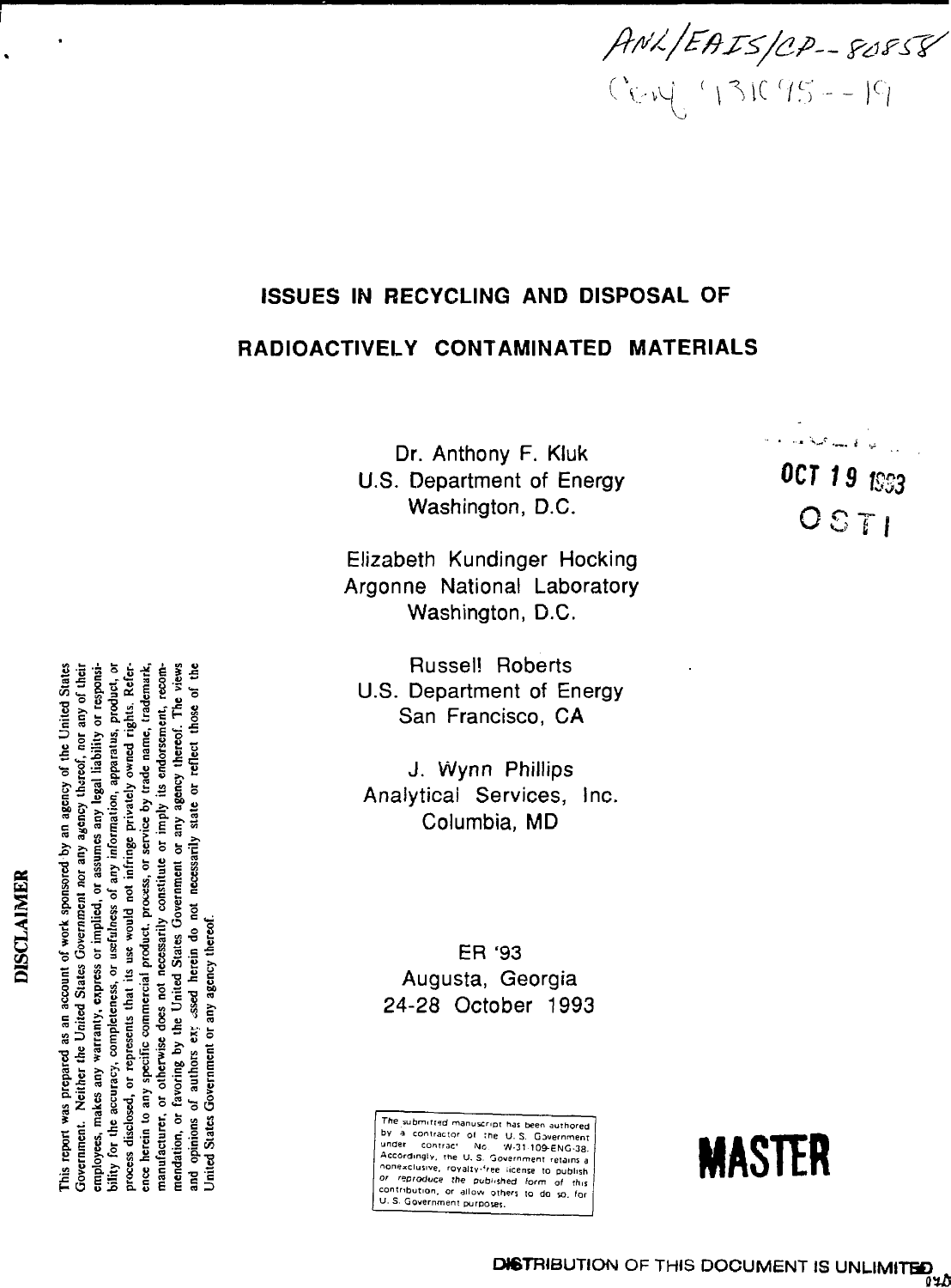# ISSUES IN RECYCLING AND DISPOSAL OF RADIOACTIVELY CONTAMINATED MATERIALS

## **ABSTRACT**

The Department of Energy's present stock of potentially re-usable and minimally radioactively contaminated materials will increase significantly as the Department's remediation activities expand. As part of its effort to minimize wastes, the Department is pursuing several approaches to recover valuable materials such as nickel, copper, and steel, and reduce the high disposal costs associated with contaminated materials. Key approaches are recycling radioactively contaminated materials or disposing of them as non-radioactive waste. These approaches are impeded by a combination of potentially conflicting Federal regulations, State actions, and Departmental policies. Actions to promote or implement these approaches at the Federal, State, or Departmental level involve issues which must be addressed and resolved. The paramount issue is the legal status of radioactively contaminated materials and the roles of the Federal and State governments in regulating those materials. Public involvement is crucial in the debate surrounding the fate of radioactively contaminated materials.

#### **BACKGROUND**

#### History of Recycle Efforts

Many of the DOE process systems which utilized radioactive materials, or which have been exposed to radiation fields, have themselves become, in one form or another, radioactively contaminated. Tons of metals, concrete and other building materials have been contaminated. While large quantities of these materials have been disposed in DOE burial sites, others have been stored or stockpiled awaiting final disposition. Materials in storage or stockpiled consist primarily of metals: nickel, aluminum, copper and both carbon and stainless steel.

Efforts to recover these materials have only been successful for materials which are surface contaminated. The Scientific Ecology Group (SEG) has been working with the DOE for the past several years to recycle metals within the DOE complex. SEG is using proprietary technologies for the decontamination of both scrap metals and reusable equipment. The focus of the work for the DOE is decontamination of both stainless and carbon steel for a variety of uses including specialized shield blocks for Los Alamos National Scientific Laboratory, and numerous types of canisters, drums, boxes and other equipment used in the storage, transportation or disposal of other radioactive materials. Of the 5,000,000 pounds of scrap metal SEG has melt refined since July 1992, only 500,000 pounds were DOE material. (Arrowsmith, 1993)

The Department ha earlier released 94 tons of steel scrap from the turbine, generator, and other structural components of the Experimental Boiling Water Reactor. Cobalt 60 was the dominant nuclide. The release criteria were the surface contamination guidelines Nuclear Regulatory Commission's Regulatory Guide 1.86 as adopted by DOE Order 5400.5. (OECD-NEA,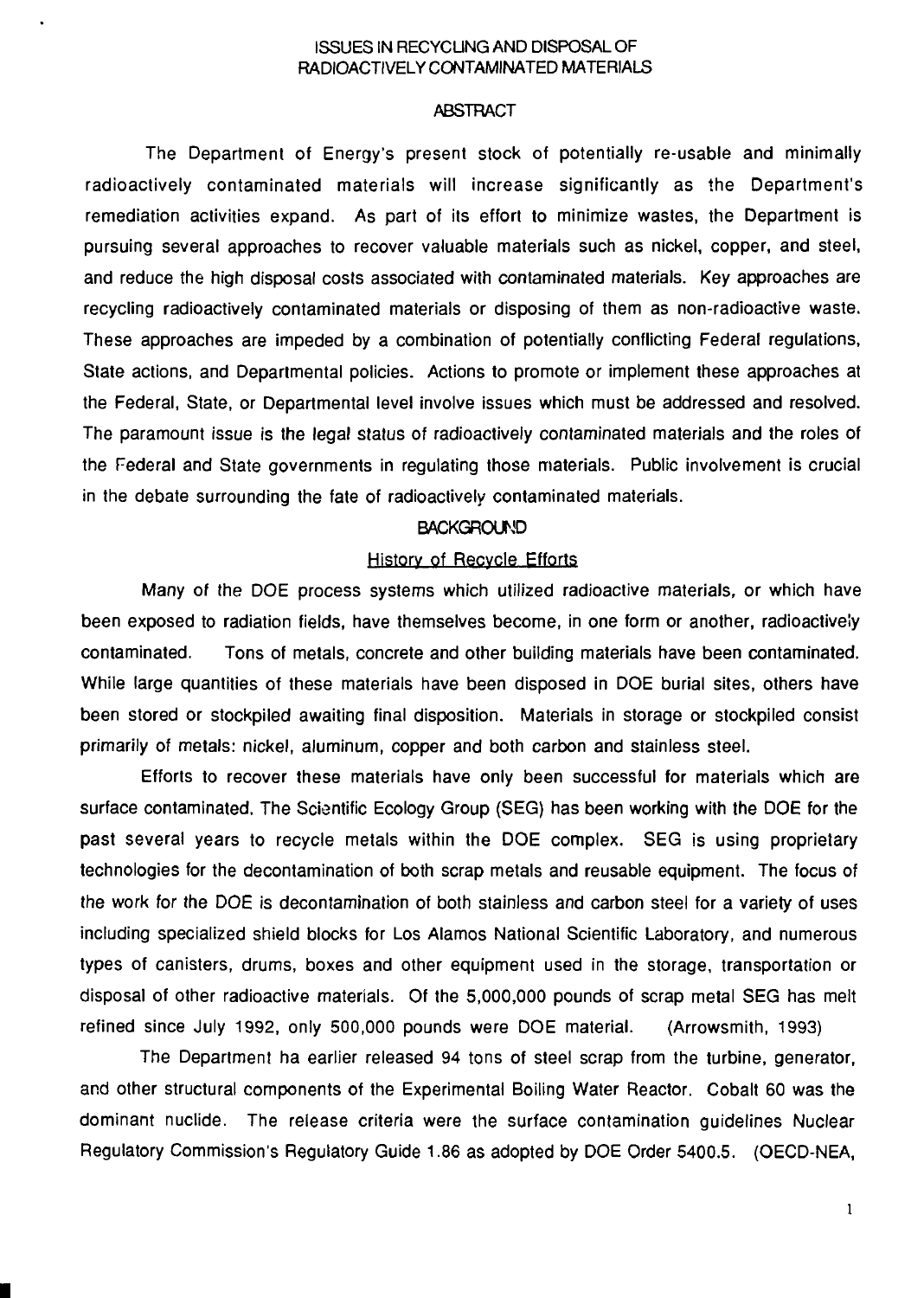**1991)**

Early efforts by the Department of Energy to expand the recycling release criteria for RSM beyond the 1.86 guidelines were unsuccessful. A 1979 request for an exemption from NRC licensing requirements for smelted alloys with residual technetium-99 of 5 parts per million and low enriched uranium of 17.5 parts per million was rejected in 1986. (NUREG-0518, 1980; 51 Federal Register 8842) The request was rejected on several grounds: the comments from the public generally opposed the exemption because of the potential for the introduction of radioactive material into consumer products; the calculated individual doses identified in the request were not justified in terms of ALARA (as low as reasonably achievable); and the exemption request did not adequately evaluate the potential industrial, scientific, and technical effects of radioactive contaminants in metals. (51 Federal Register 8842) The lack of a decontamination or release standard for volumetrically radioactively contaminated materials

Distinct, yet not independent, issues arise regarding the recycling of radioactively contaminated materials. First, guidelines do exist in the form of NRC Regulatory Guide 1.86 for the recycling of metals that have surface contamination. There are no standards for volumetrically contaminated metals. However, many of the processes which have been developed for the reduction of surface contamination for subsequent processing of these metals into useful products, transform surface contamination into volumetric contamination. This dilemma will only be resolved when a release standard is developed for volumetrically contaminated materials.

#### Regulatory History

The existing domestic regulatory structure affecting the recycling of radioactively contaminated materials or their disposal as non-radioactive includes Nuclear Regulatory Commission (NRC) Regulatory Guide 1.86, the NRC exemption process of 10 CFR, and DOE Order 5400.5, Radiation Protection of the Public and the Environment. The Regulatory Guide allows unrestricted release of surface contaminated materials decontaminated to the Guide's levels. The NRC has the authority under 10 CFR to exempt items containing radioactivity from regulatory control on a finding that the health and environmental impacts of the radioactivity are disproportionate to the cost of maintaining regulatory control. The DOE Order allows the release of volumetrically contaminated materials pursuant to Office of Environment, Safety and Health approval of the release criteria and the survey techniques used to determine that the criteria are met. These regulatory provisions are being reassessed and new proposals for residual contamination levels are being actively pursued by Federal agencies including NRC and the Environmental Protection Agency (EPA) as well as DOE.

The adverse public reaction to NRC's 1990 proposed below regulatory concern (BRC) policy (55 Federal Register 27522) culminated in Congressional revocation of that policy by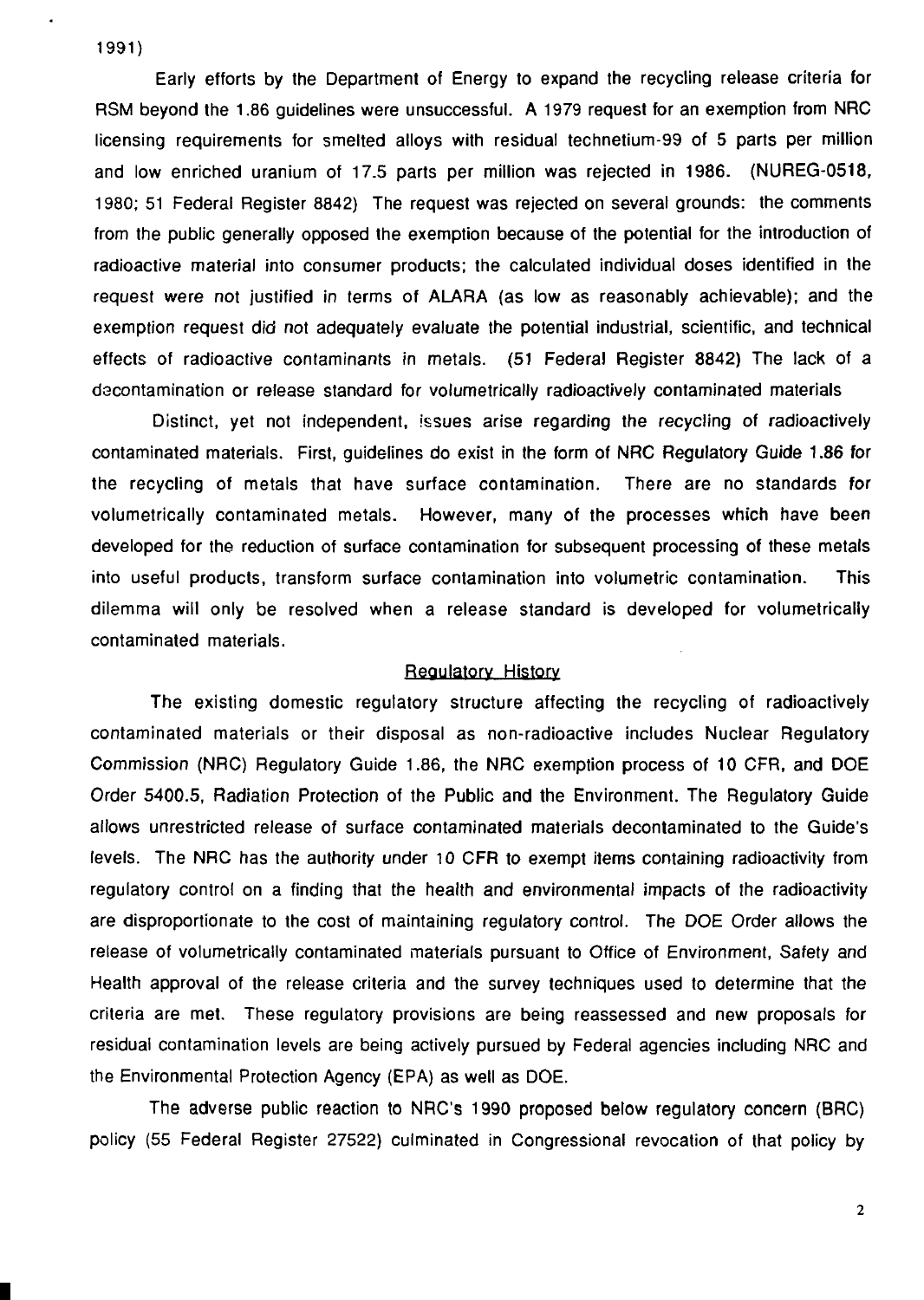enacting Title 29 of the Energy Policy Act of 1992 and NRC withdrawal of the policy statement in August of 1993. (58 Federal Register 44610) As a result of public opposition to its 1990 BRC, NRC initiated a consensus building process to establish an acceptable below regulatory concern policy; that approach was abandoned in December 1991 after several key public interest groups chose not to participate in the process. In 1993, NRC embarked on an enhanced participatory rulemaking process to establish radiological decommissioning criteria for structures and soils at its licensed facilities; the final rule is expected in 1995. Although these criteria will not have automatic applicability to DOE's activities, they are important for two reasons: DOE could elect to voluntarily implement them or the EPA could endorse and adopt the criteria as generally applicable standards. They would then be in force at DOE facilities.

Under its authority to establish generally applicable environmental standards, EPA is in the process of establishing cleanup standards for radioactively contaminated sites and management standards for radioactive wastes. These standards would apply to DOE facilities. In establishing these standards, EPA is closely observing the NRC rulemaking with the objective of achieving maximum possible consistency between the standards established by both agencies.

This inter-agency effort to harmonize management standards for radioactively contaminated materials is paralleled in DOE's work with EPA. The agencies are cooperating in an effort to establish an inventory of DOE's radioactive scrap metal (RSM), identify decontamination and recycling technologies, undertake dose/risk modelling for recycled RSM, and investigate the costs and benefits associated with various options for dealing with RSM. (MacKinney, 1993) DOE and NRC are also working cooperatively to develop risk-based approaches for surface contamination limits.

In Order 5400.5, DOE had previously adopted NRC Regulatory Guide 1.86 as an acceptable guideline for releasing materials which were surface contaminated. In its proposed codification of parts of that Order at 10 CFR 834, DOE pointedly excluded those guidelines from the proposed rule because they "are not internally consistent." (58 Federal Register 16268 at 16277) The proposed rule does not specify surface or volume activity levels for the release of property with residual radioactivity; it stipulates these materials can be released when "the authorized limits established for release of the material and survey techniques used to characterize the property are approved by DOE." (58 Federal Register 16268 at 16276)

The guidelines in Regulatory Guide 1.86 are also being re-evaluated by EPA and NRC. The guidelines are being questioned because they are based upon the sensitivity limits of the technology available in 1974 as opposed to being strictly health or risk based (Winston, 1993) and were never intended to be used as a release guideline for recycling purposes (MacKinney, 1993). The Regulatory Guide has, however, evolved into a release guideline. It may be replaced with findings originating from NUREG/CR-5512, Residual Radioactivity Contamination from

 $\overline{\mathbf{3}}$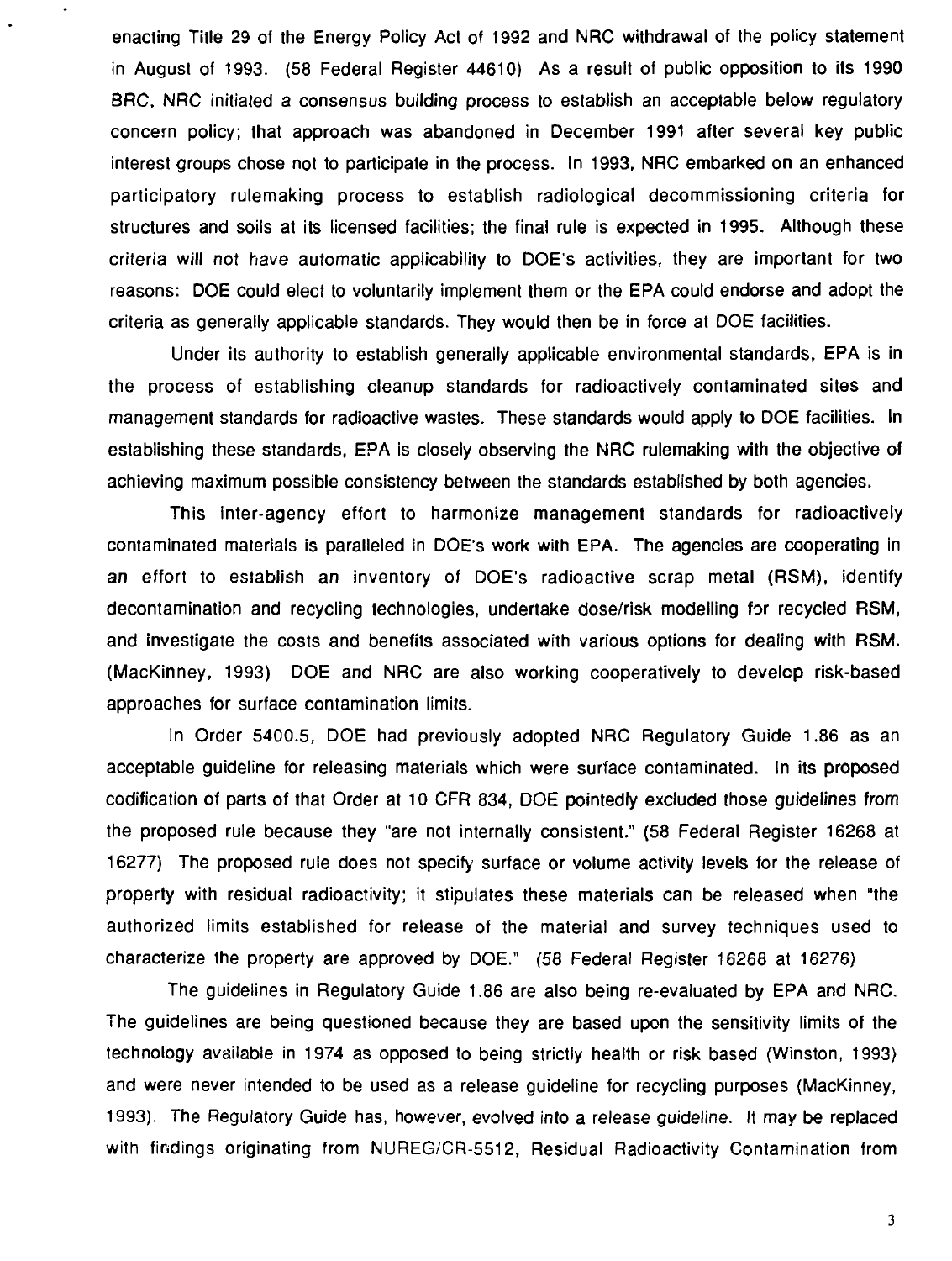Decommissioning.

#### International organizations recognize the need for a uniform

system of release standards to facilitate the transboundary movement of contaminated materials and consumer products made from these materials. The International Atomic Energy Agency has proposed unrestricted release levels for recycling scrap metal from 0.2 Bq/g (5.4 pCi/g) for alpha emitters to 1 Bq/g (27 pCi/g) for high energy beta gamma emitters. (Guetat 1991) The Organization for Economic Cooperation and Development (OECD) has created a Task Group on Recycling and Reuse to study and make recommendations on recycling contaminated materials.

## ISSUES RELATED TO RECYCUNG AND DISPOSAL OF

#### RADIOACTIVE CONTAMINATED MATERIALS

Recycling radioactively contaminated materials or disposing of them as non-radioactive wastes requires varying degrees of interaction among Federal regulatory agencies such as NRC and EPA, State governments and regulators, and the Department. The actions of any of these parties and public opinion can elicit reactions from the other parties and will raise policy issues that must be addressed in order to achieve the recycling or disposal goal. The following discusses potential actions and reactions of Federal regulatory agencies (defined as NRC and EPA), the States, and the Department and the policy issues they raise.

#### Federal Regulatory Action and Possible State Reaction:

#### Establishing Unrestricted Release Limits

Federal regulatory agencies can identify a residual level for contaminated materials or the consumer products made from these materials that allows for unrestricted release of these materials or products into the public domain. Release levels could be developed for surface and volumetrically contaminated materials. The quantity of contaminated materials which could be recycled or disposed in municipal landfills depends upon the stringency of the release levels.

States can react to this Federal action by 1) establishing more stringent residual levels or release requirements, or 2) requiring the disposal of any materials which would have been considered low-level wastes as of October 24, 1992 (the date on which the Energy Policy Act became law). The first reaction would be based upon States' traditional powers to protect the health and welfare of their citizens. The second, which would effectively preclude any recycling, would be founded in Title 29 of the Energy Policy Act of 1992 which created section 276 of the Atomic Energy Act (AEA). Under this new provision of the AEA, States are authorized to "regulate, on the basis of radiological hazard, the disposal or off-site incineration of lowlevel radioactive waste" if the NRC exempts these wastes from regulation. Prior to passage of the Energy Policy Act, several States had already passed laws requiring disposal of any material which was classified as low-level as of the date of the State law's passage.

This possible Federal action and State reaction raises a policy issue related to the legal

 $\overline{\mathbf{4}}$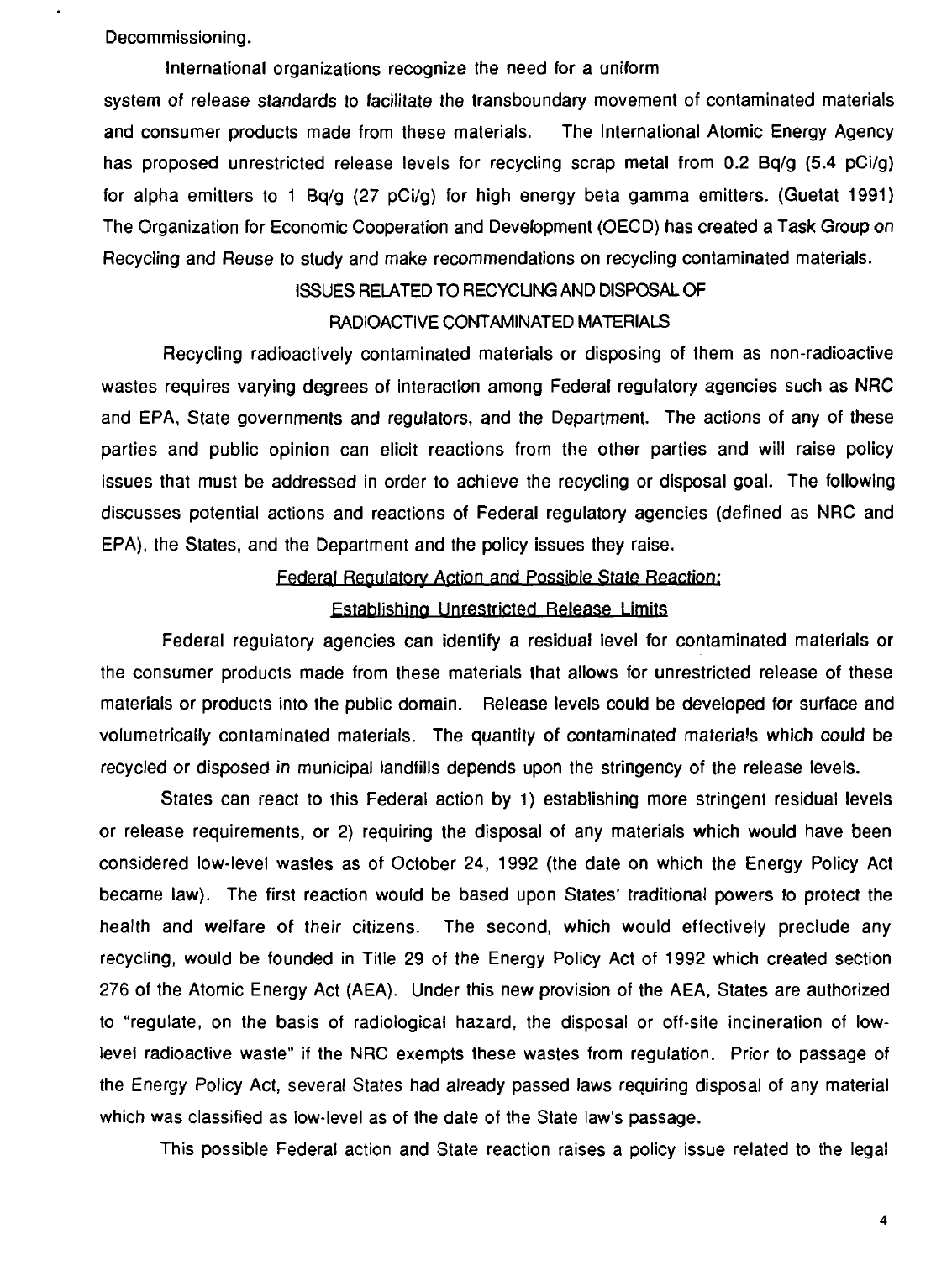status which should be given the contaminated materials problem. Is the problem of sufficient national scope to claim that a Federally established unrestricted release level precludes the ability of States to establish more stringent residual levels or requirements? Generally, if a Federal law or regulation has completely controlled all aspects of an issue the States are restricted from regulating that issue. Are radioactively contaminated materials like garbage and thus protected from undue state regulation by the commerce clause of the Constitution? Under a series of Supreme Court cases, garbage has been declared a commodity in the stream of commerce and is thus protected from states' efforts to control it in ways that would unjustifiably interfere with its interstate movement. Should regulations establishing release levels be considered in the same light as most environmental protection laws and the Occupational Health and Safety Act which encourage or at least allow states to pass more stringent release levels? Several of the major environmental laws (Clean Air Act, Clean Water Act, and the Resource Conservation and Recovery Act) and the Occupational Health and Safety Act establish Federal standards as "floors" or minimum requirements and allow States to establish "ceilings" which are more stringent. Ultimately, these issues will be resolved by the courts but the judicial process will probably only be triggered after a regulatory agency has issued a final rule on residual contamination standards.

#### Federal Regulatory Action and Possible State Reaction:

#### Establishing Restricted Release Levels

The Federal regulatory agencies could establish levels for contaminated materials and the consumer products made from them which allow restricted release. These materials or products could only be utilized by specified users such as Federal facilities (DOE or DOD operations) or nuclear power plants. Storage and disposal casks and shielding blocks are among the suggested uses for restricted release materials.

It is unlikely that States would react negatively to this Federal activity. States appear to have limited ability to control or influence Federal facilities' choices to utilize contaminated materials or products made from them in their internal operations. The same reasoning applies to nuclear power plants because they are licensed to operate by the Federal government rather than states.

The concern that arises here revolves around the potential amounts of contaminated materials which could be recycled. Dogs the quantity of contaminated materials exceed the needs of Federal facilities and the nuclear industry for products made from these materials? Does the limited size of the market for restricted use materials make the recycling endeavor cost ineffective? Answers to these questions demand a realistic contaminated materials inventory, a needs assessment of possible end users of these materials, and an accurate cost and benefit assessment.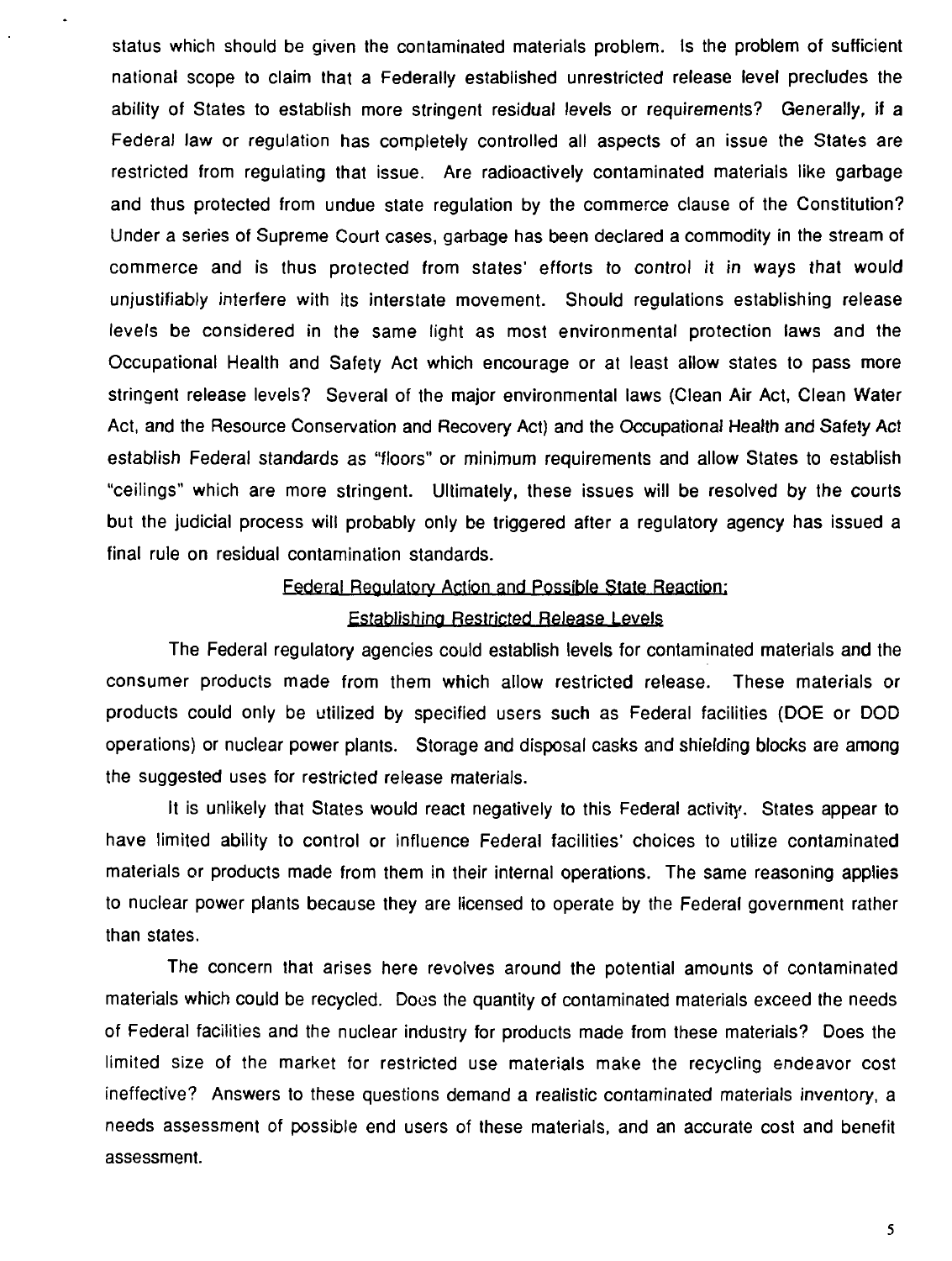#### Federal Regulatory Action and Possible State Reaction:

#### Maintain the Regulatory Status Quo

10 CFR Exemption for Recycling or Disposal as Non-Radioactive

The NRC could be petitioned to allow recycling or disposal of some radioactive contaminated material as non-radioactive under its 10 CFR authority. This could be done on an case by case or class basis.

If the NRC approved a request to dispose of minimally contaminated radioactive materials in a municipal landfill, States with laws requiring disposal in an NRC licensed disposal facility of any materials classified as low-level as of the laws' passage could invoke that law. If the NRC approved a recycling request states could rely upon their health and protection powers to establish more stringent standards.

The policy issue again is one of the ability of states to pass health and safety laws to protect their citizens in the face of a Federal agency decision that certain residual radioactive contamination levels are appropriate for recycling purposes or disposal as non-radioactive. The courts will be the final arbiter.

Site by Site Residual Contamination Decisions

The EPA determines the cleanup standards for facilities on the National Priorities List (NPL). The allowable residual radioactive contamination levels chosen by EPA for cleanup standards could either expedite or eliminate opportunities for recycling of contaminated materials or their disposal as non-radioactive.

It is DOE policy to involve states in cleanup decisions and that policy will continue. States could press for residual contamination standards which expedite or eliminate recycling or disposal opportunities.

The issue here is that site-by-site residual radioactive contamination standards can result in un-predictable amounts of recyclable materials because release limits for residually contaminated materials could be variable. This uncertainty regarding the supply of contaminated materials could affect the cost effectiveness of recycling. This same unpredictability of cleanup standards would affect efforts to predict cleanup costs because disposal in a NRC licensed facility could be required for materials at one site but not for similarly contaminated materials at another site.

Departmental Decision to Recycle Materials for Internal Use

DOE could establish a policy to recycle its own contaminated materials for internal use. It would also need to determine the limits for release and the survey techniques supporting the levels. The Department would probably voluntarily seek some consensus with NRC and EPA on those levels and techniques.

States would probably not object to this action. This approach also appears to have the

6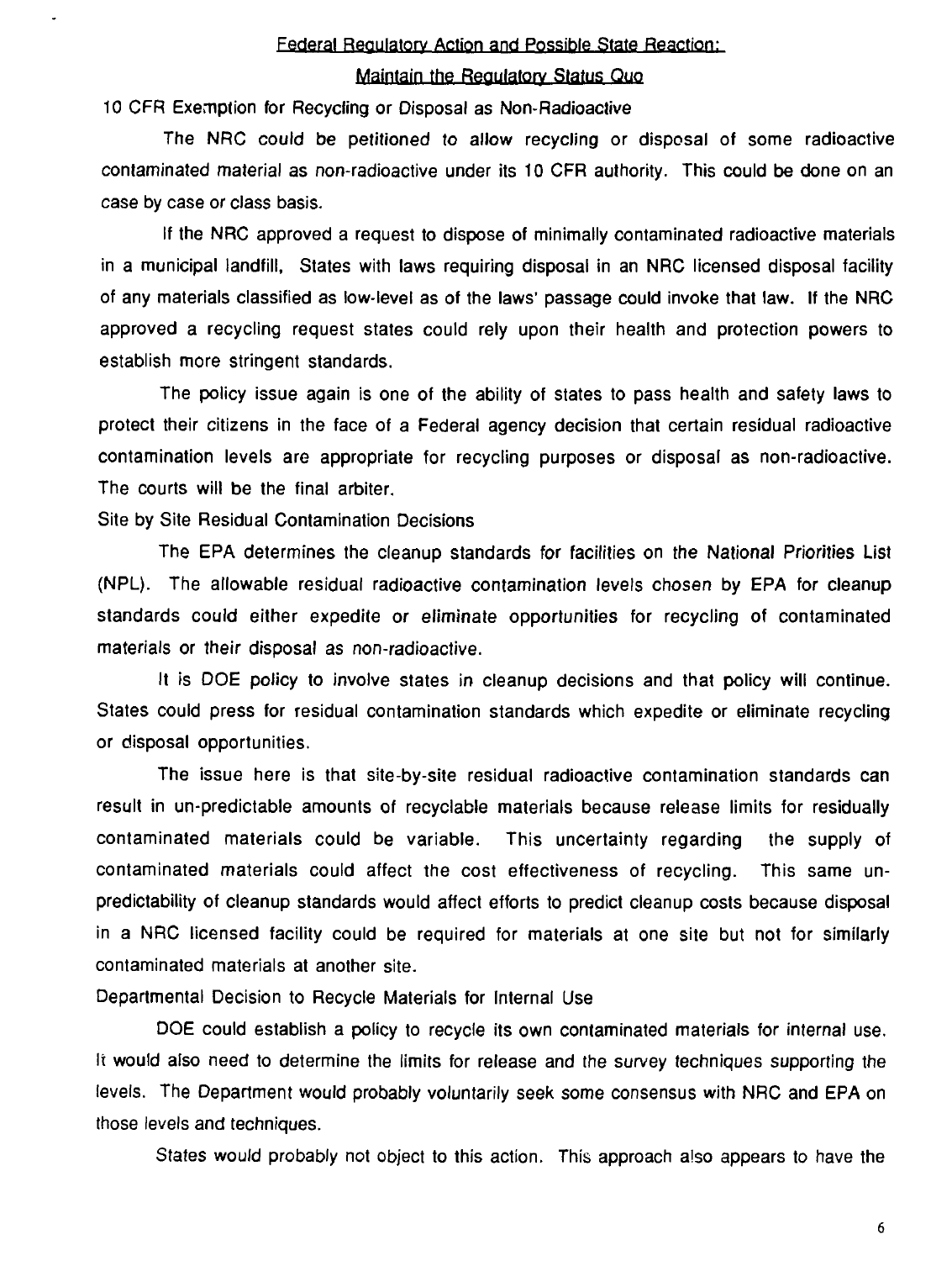support of environmental groups. (Mariotte, 1993)

An issue here is whether DOE operations can accommodate all the contaminated materials it already has plus those it will generate in the future. Another question is whether recycling for DOE internal use only would be cost effective given the relatively low cost of disposal at Federal sites.

Departmental Decision to Release Contaminated Materials

The Department could allow the release of its volumetrically contaminated materials under its present authority in DOE Order 5400.5. The proposed rule at 10 CFR 834 also grants DOE this authority and extends it to surface contaminated materials. DOE could authorize releases of contaminated materials upon its development and approval of release levels and the survey techniques used to characterize the materials. These materials could be released into the public domain or DOE could restrict them to the nuclear energy industry or activities related to DOE operations.

A DOE decision to release materials for restricted use is unlikely to be challenged by the States or the NRC or EPA if the Department sought some consensus from those agencies when developing its release levels and survey techniques. The unrestricted release of these materials could be met with opposition by States and EPA unless EPA agrees to the release limits.

# State Action and Possible Federal Reaction:

#### Approve Recycling or Disposal as Non-Radioactive

States can allow the recycling of contaminated materials or allow their disposal in municipal landfills. This could be done on a case by case or class basis. If the NRC or EPA determined that the State determination was egregious, the agency could attempt to veto the approval.

State by state decision making in these matters can result in non-uniformity of release levels or levels allowing for disposal as non-radioactive. Non-uniformity of release levels can lead to uncertain quantities of materials available for recycling which could affect the cost effectiveness of recycling. Non-uniformity of contamination levels allowing disposal as nonradioactive wastes also affects efforts to predict disposal costs because disposal in a NRC licensed facility could be required for materials in one state but not for similarly contaminated materials in another state.

# CASE STUDIES: RECYCLING AND DISPOSAL AS NON-RADIOACTIVE

In order to reduce quantities of radioactive and mixed waste requiring disposal, the DOE San Francisco Operations Office has undertaken a systematic approach to classifying specific batches of material containing measurable amounts of radioactivity as suitable for disposal or recycling. The approach involves measuring radioactivity levels to assure that they are not of concern from a public health standpoint and obtaining the concurrence of the State of California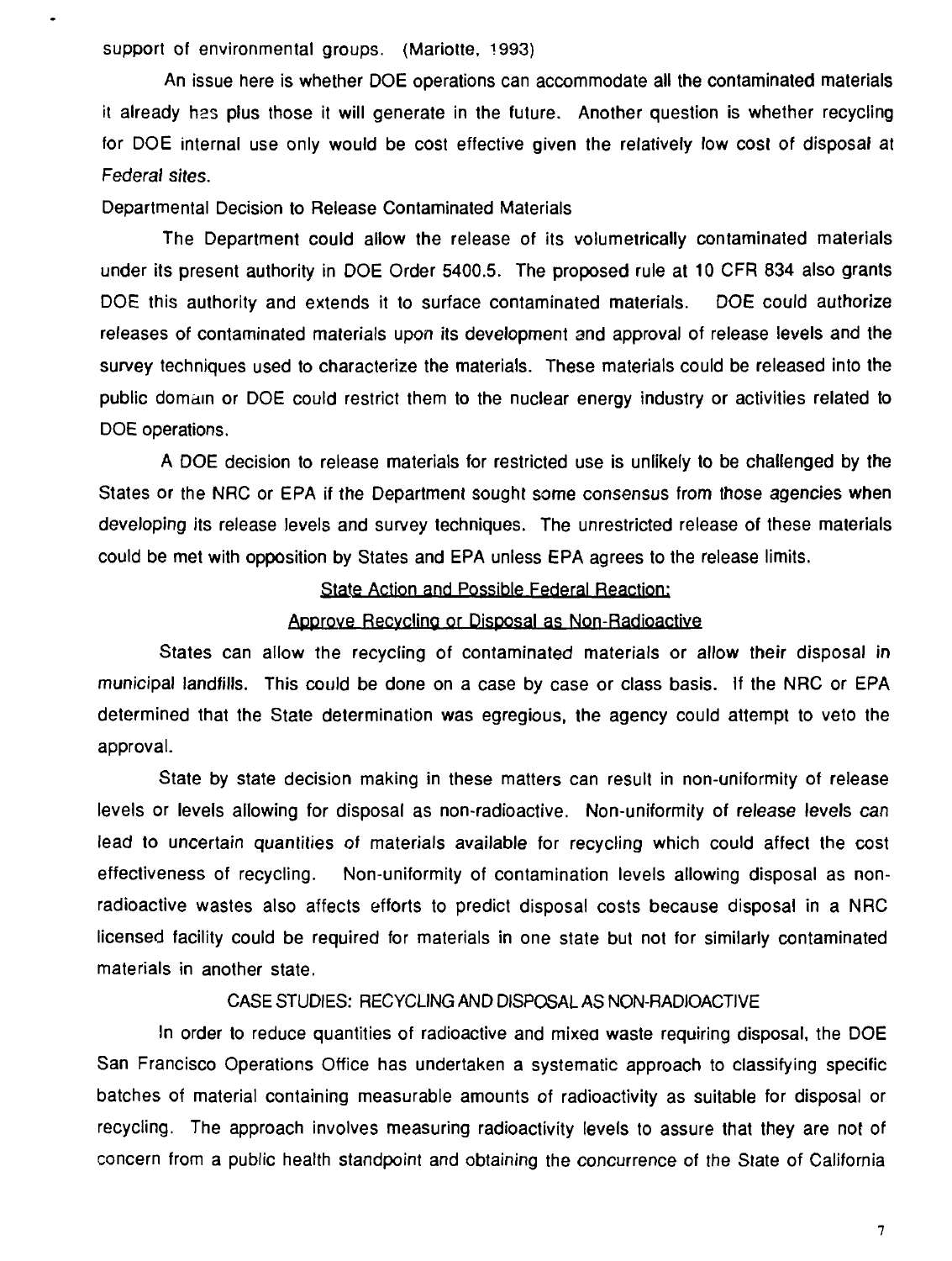and the Environmental Protection Agency. California is a NRC agreement state. In the three cases described below, DOE San Francisco Operations has received all necessary approvals for the recycle or disposal in municipal landfills of selected materials containing detectable amounts of radioactivity. The only non-concurring party to-date is DOE.

In one instance, 110 cubic yards of activated concrete was generated at the Stanford Linear Accelerator Center from removal of a shielaing structure and installation of iron shielding. The primary contaminants were Na<sup>22</sup> and Co<sup>60</sup> (the concrete contained rebar) and the total level of activity was less than 25 pCi/g. The California Department of Health Services (DHS) was petitioned to grant an exemption for disposal of the material as non-radioactive waste. DHS collected and analyzed independent samples of the material and used the NRC computer code, IMPACTS-BRC, to determine the impacts of disposal of the material in a municipal landfill in the City of Half Moon Bay. The analysis indicated that the maximum dose to an individual would be 1.9 mRem to a transportation worker and that the dose rate to an intruder would be 0.1 mRem/yr. On the basis of these estimates the DHS declared the waste exempt from 10 CFR Part 61 licensed burial requirements.

Another situation involved the disposal of 2 m<sup>3</sup> of non-RCRA radioactive hazardous waste oil. The oil contained PCB's and approximately 15,000 pCi/l of tritium (the drinking water standard is 20,000 pCi/l). The impacts of incineration and disposal of the oil were analyzed using the NRC computer code IMPACTS-BRC. The results indicate that the radiological impact to workers, the public, and the environment is negligible. Disposal as ordinary hazardous waste was approved by the State and EPA on that basis. This disposal opportunity is also more cost effective than disposal as a radioactive waste.

A third example involved 140 metric tons of radioactive, high purity copper generated at the Lawrence Berkeley Laboratory. The principal activation isotope is Co<sup>60</sup> and analyses indicate that the individual lifetime health risk could be 6 x 10<sup>-9</sup> excess cancer fatalities. Recycling of the material has been approved by the State and EPA and would provide the following benefits:

- Release of storage areas for other purposes,
- Return of a valuable resource to use,  $\mathbf{r}$
- $\mathbf{u}$ Reduce the demand for mining and processing virgin material,
- Conserve valuable waste disposal capacity,  $\tilde{\phantom{a}}$
- Recover the monetary value of the copper (about \$300,000).

As these examples illustrate, the recovery of contaminated materials through recycling or their disposal in protective and economically efficient methods can be demonstrated and agreed to by regulatory authorities. However, reaching agreement on the general concept of recycling radioactively contaminated materials or disposing of them as non-radioactive may not be so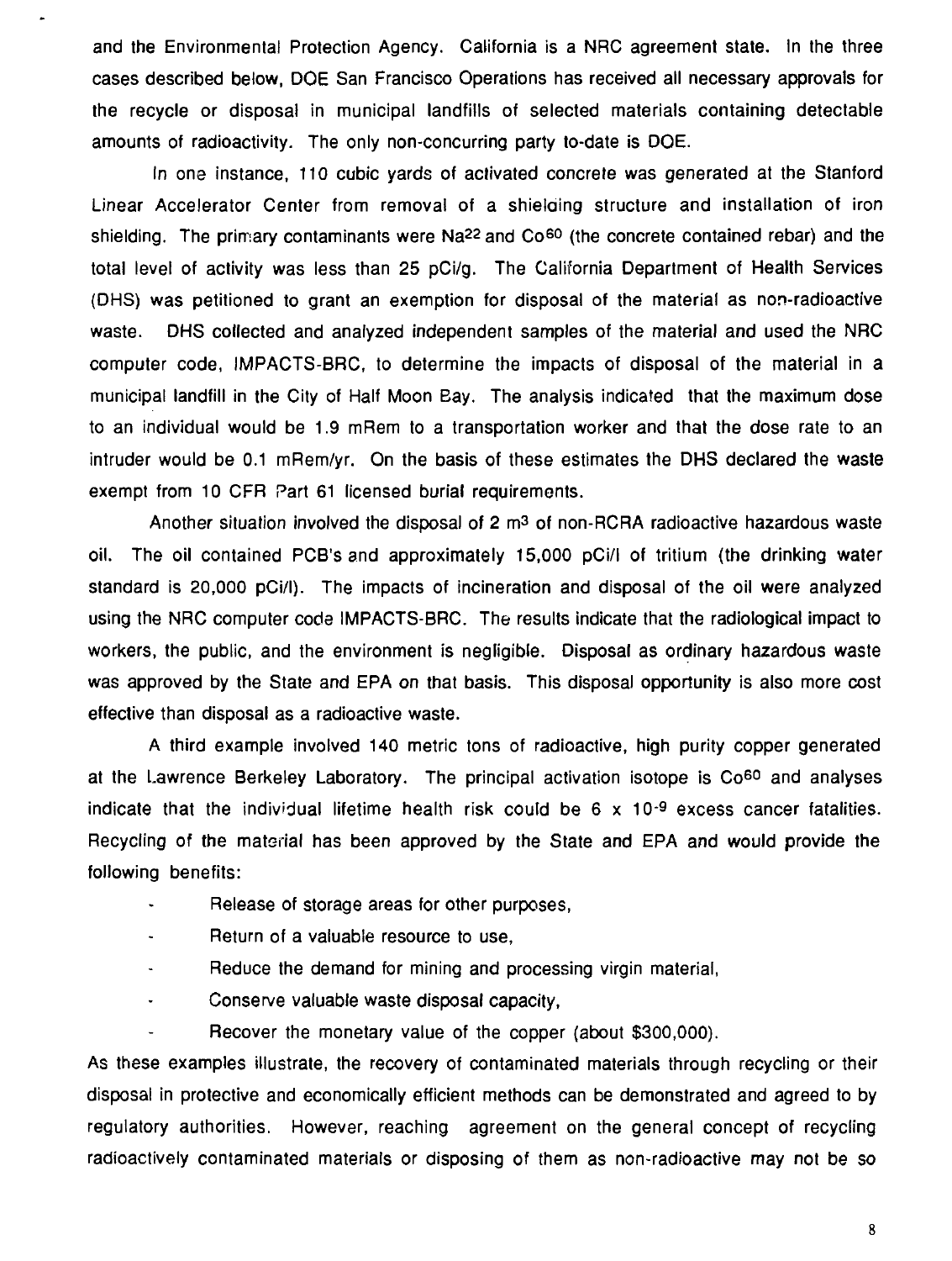easily achieved unless public participation is meaningfully engaged.

#### ROLE OF PUBLIC PARTICIPATION

The force of public participation on government entities as they make decisions affecting the disposition of radioactively contaminated materials cannot be underestimated. The BRC ordeal is proof of the power of an angered public; the NRC's experience to date with the enhanced participatory rulemaking process is evidence of the public's willingness to participate meaningfully in the decision making process.

Meaningful public participation requires that government officials and regulators understand how a broad spectrum of people perceive and respond to risk. For many people, the perception of the degree of harm in something such as recycling radioactively contaminated materials may far exceed the assessment of harm as developed through a computer model. That perception may arise because people may place greater emphasis on the magnitude of the potential hazard than on its probability of occurrence or because they believe they have no control over their exposure to the potential hazard. (Kluk, 1992) Yet it is that perception of harm that will motivate people to resist recycling of contaminated materials or allowing their disposal as non-radioactive.

#### **CONCLUSION**

Adverse public perception could stymie Federal efforts to issue residual contamination standards or lead State governments to resist efforts by the Federal government to advance recycling of contaminated materials or their disposal as non-radioactive. Government entities will need to understand risk perception and identify methods to meaningfully engage the public in discussions of radioactively contaminated materials in order to realistically determine the fate of these materials. Due to DOE'S very strong interest in recycling some of its radioactively contaminated materials or disposing of them as non-radioactive the Department should develop a policy that supports judicious recycling and disposal, allows for concurrence of supportable recycling and disposal decisions made by States, and encourages meaningful participation by the public.

Work supported by the U.S. Department of Energy, Assistant Secretary for Environmental Restoration and Waste Management, under contract W-31-109-Eng-38.